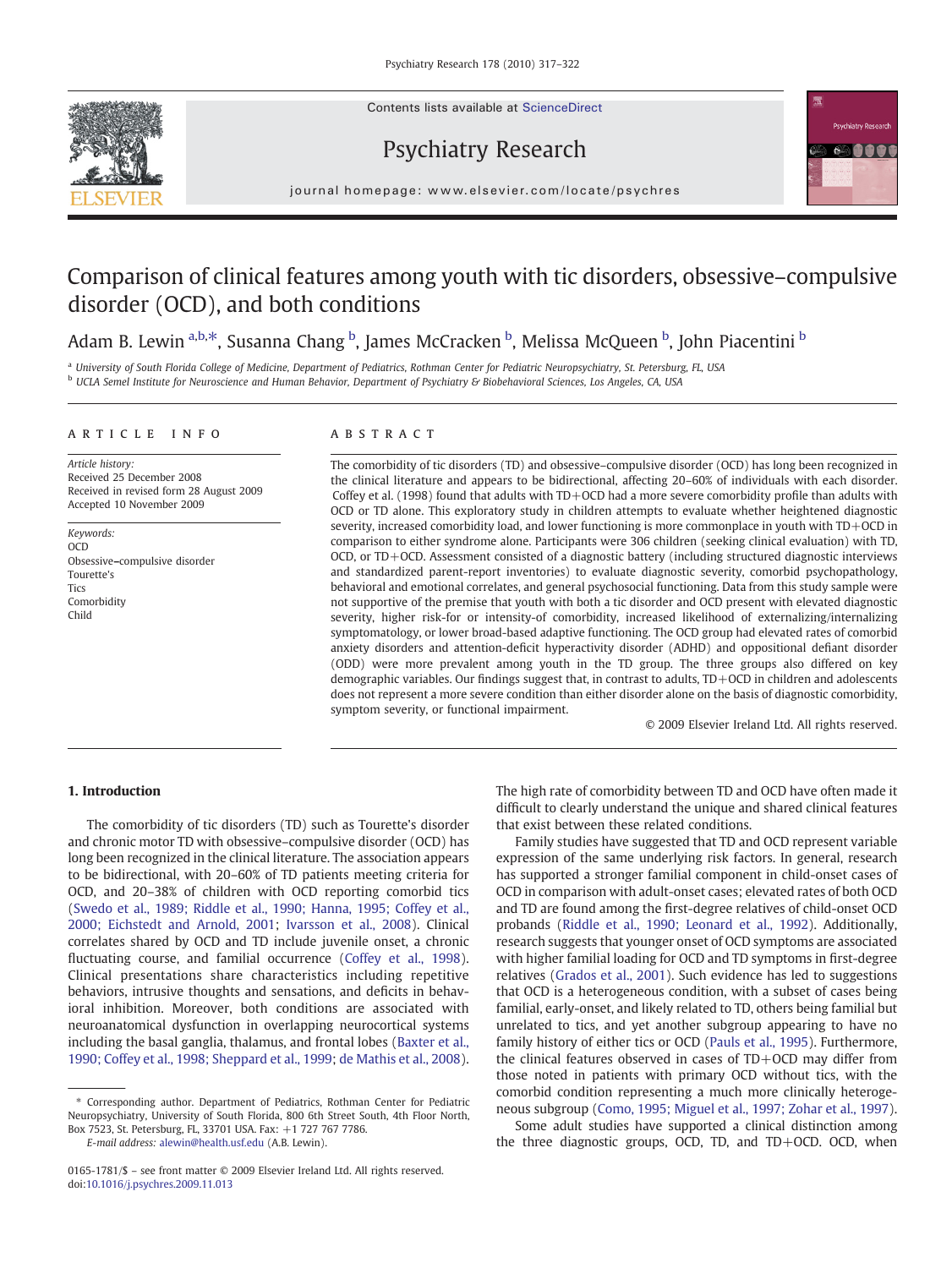accompanied by a tic disorder, has been associated with higher rates of comorbid mood, anxiety, disruptive behavior, and substance use disorders than OCD or TD in the absence of the other [\(Comings, 1994;](#page--1-0) [Coffey et al., 1998;](#page--1-0) [King and Scahill, 1999](#page--1-0); [Cath et al., 2001](#page--1-0)). Such studies have suggested that TD+OCD is a more severe phenotype than TD or OCD alone, and is often accompanied by multiple comorbidities [\(Coffey](#page--1-0) [et al., 1998](#page--1-0)).

Unfortunately, similar studies comparing the psychiatric correlates of these three diagnostic groups (TD+OCD, TD, and OCD) in children and adolescents are less conclusive and more scant. Existing studies have primarily focused on comparing TD+OCD to either OCD or TD (e.g., [Hanna et al., 2002; Ivarsson et al., 2008; Storch et al., 2008](#page--1-0)), and not both. Although extant studies comparing OCD and TD+OCD suggest no differences in the severity of either obsessions or compulsions between the two groups ([Hanna et al., 2002; Storch et al., 2008](#page--1-0)), the types of obsessions and compulsions discriminating the two groups is inconsistent across previous studies (e.g., [Zohar et al., 1997; Hanna et al., 2002;](#page--1-0) [Storch et al., 2008](#page--1-0)). Generally, pediatric findings indicate that both disorders are not only highly comorbid with each other, but with a variety of other psychiatric conditions [\(Peterson et al., 2001; Lewin et al.,](#page--1-0) [2005; Roessner et al., 2007; Grados and Mathews, 2008; Ivarsson et al.,](#page--1-0) [2008\)](#page--1-0). Research has shown that 85% of youngsters with OCD also meet diagnostic criteria for additional Diagnostic and Statistical Manual of Mental Disorders, fourth edition (DSM-IV) disorders including other anxiety disorders, depressive and behavioral disorders, and up to 50% experience multiple comorbid conditions ([Geller, 2006; Storch et al.,](#page--1-0) [2008; Lewin and Piacentini, 2009](#page--1-0)). In fact, a recent study of 113 outpatients with primary OCD, conducted by [Ivarsson et al. \(2008\),](#page--1-0) found that only one out of every five children with OCD presented in the absence of a comorbid diagnosis. Similarly, TD rarely exists in isolation, and has been related to a variety of problems including aggressiveness, impulsivity, mood, attentional problems, and anxiety disorders, and poor social skills ([King and Scahill, 1999](#page--1-0); [Gaze et al., 2006](#page--1-0)).

More evidence, however, needs to be brought forth to substantiate the relevant diagnostic and clinical distinctions between OCD, TD, and TD+OCD in children. In the extant (a) adult research (e.g., [Coffey](#page--1-0) [et al., 1998\)](#page--1-0) and (b) child research (comparing TD+OCD to either OCD or TD; e.g., [Hanna et al., 2002; Ivarsson et al., 2008; Storch et al.,](#page--1-0) [2008](#page--1-0)), diagnostic severity, comorbidity, and global functioning provide preliminary markers to distinguish between-group differences. Although there are many factors that may contribute to presentation and prognosis of both TD and OCD, information on diagnostic severity, patterns and strength of comorbidity, and patterns of emotional/behavioral correlates may help elucidate whether combined presentation (TD+OCD) suggests an intensified symptom presentation combined with an increased risk for other common comorbidities. An improved clinical picture of combined TD+OCD in contrast to both singular presentations could help guide future intervention research targeting these youth.

#### 1.1. Study aims and hypothesis

Consequently, the purpose of this study was to extend the findings of [Coffey et al. \(1998\)](#page--1-0) to children by examining severity and relevant clinical correlates in youngsters with OCD, TD, and TD+OCD. Specifically, this study examined severity differences at (1) a categorical, diagnostic level, (b) based on comorbidity, (c) examining dimensional behavioral/emotional symptoms, and (d) in terms of overall functioning. Whereas [Coffey et al. \(1998\)](#page--1-0) reported on differences in common adult comorbidities (e.g., bipolar disorder, panic disorder, substance abuse, and major depression) among these groups, we compared the three diagnostic groups on those psychiatric disorders most common in children along with relevant demographic and other psychiatric variables.

The authors hypothesized that, consistent with findings in adults by [Coffey et al. \(1998\) and Tukel et al. \(2002\)](#page--1-0), the comorbid group would demonstrate elevated symptom severity, increased likelihood of additional comorbidities, higher incidence of clinically significant behavioral/emotional problems, and diminished overall functioning in comparison to youth with only a TD or only  $OCD<sup>1</sup>$ .

#### 2. Methods

#### 2.1. Participants

Participants were drawn from a consecutive series of children undergoing diagnostic evaluation at an urban university-hospital-based clinic specializing in the diagnosis and treatment of childhood anxiety, OCD, and TD. From this pool, we selected those subjects  $(n=306)$  meeting full DSM-IV-TR ([American Psychiatric Association](#page--1-0) [\[APA\], 2000\)](#page--1-0) criteria for a diagnosis of OCD ( $n=233$ ), Tourette's disorder or chronic motor TD ( $n=40$ ), or both OCD and TD ( $n=33$ ). It is noteworthy that the group sizes are unbalanced: 40 youth with TD-only, 206 youth with OCD-only, and 33 youth with TD+OCD. Among participants with a TD diagnosis, 57 subjects met DSM-IV criteria for Tourette's disorder, and 16 for chronic motor TD. Youth with transient and vocal TD were excluded in order to obtain a more homogeneous sample. Self-identification of ethnicity was as follows for the entire sample: 77% White/Caucasian, along with 8.4% of the participants identifying as multiracial, 5.2% as Latino, 3.6% as Asian-American, 2% as Black/African-American, and 0.4% as Native American.

#### 2.2. Procedures

At the clinical intake, the Anxiety Disorder Interview Schedule for DSM-IV: Child and Parent versions (ADIS for DSM-IV: C/P; [Silverman and Albano, 1996](#page--1-0)) was administered to each child and his or her parent(s), and supplemented with the TD module from the Schedule for Affective Disorders and Schizophrenia for Children (KSADS, fifth revision; [Orvaschel and Puig-Antich, 1994\)](#page--1-0). The ADIS is a semi-structured interview that assesses the major anxiety, mood, and externalizing DSM-IV disorders experienced by school-age children and adolescents. The current version possesses good-to-excellent test–retest reliability for both symptom scales and diagnoses ([Silverman et al., 2001\)](#page--1-0).

The evaluation was conducted by a postdoctoral fellow or clinical psychologist. All diagnosticians were trained by the director or medical director of the clinic (JP or JM) according to procedures recommended by the ADIS manual (Silverman, 2001). Training involved attending a presentation on the administration of the interview, observing and coding a videotaped interview, co-rating multiple live interviews conducted by a trained diagnostician, and, finally, assuming satisfactory completion of the earlier steps, conducting at least one interview using the structured interviews while under the live supervision of a trained diagnostician.

A single diagnostician administered the ADIS-C/P and Tic Module of the KSADS, generally first to the parents and then to the child. While the parents were being interviewed, the child completed the self-report measures under the supervision of a trained research assistant. Following this, the diagnostician interviewed the child while the parent(s) completed questionnaires. In most cases, one primary parent brought the child in for the intake evaluation, although both biological parents and additional adult caregivers sometimes attended and provided information for a significant proportion of youngsters. A licensed clinical child psychologist supervised or conducted each intake evaluation. Prior to the start of the clinical evaluation, parents provided informed consent and youngsters' assent, for the use of their intake data for research purposes.

Diagnosticians reviewed symptom and interference reports from both the parent and child interviews. In the few cases where reports diverged, both respondents were re-interviewed together to clarify their impression; consensus was required for inclusion in this study. Final decisions about diagnoses were based upon the interviewer's clinical judgment as to whether the distress or interference that children and parents reported was clinically significant and attributable specifically to the symptom profile in question. For each assigned diagnosis, interviewers assigned diagnostic severity ratings (using the ADIS Clinician Severity Rating [CSR]) on a 0 (not all) to 8 (very, very much) scale, with 4 (somewhat) being considered the threshold severity required for diagnosis (cf. Silverman et al., 1996). In summary, these modules aimed to assure that participants meet DSM-IV-TR diagnostic criteria and presented with at least a moderate level of diagnostic severity. Breakdown of CSR ratings can be found in [Table 1.](#page--1-0)

#### 2.2.1. Reliability of diagnostic and severity ratings

Prior to conducting study evaluations, clinicians were evaluated for inter-rater reliability with taped and live evaluations as part of their certification process (see above). Moreover, for approximately two-thirds of cases, clinical interviewers presented the symptoms reported by the child and parent during the ADIS-IV interview, but not the assigned DSM-IV diagnoses, to a diagnostic review team led by licensed clinicians (JP, JM) experienced in the evaluation and treatment of child anxiety disorders. The review team then generated a consensus DSM-IV diagnostic profile

<sup>&</sup>lt;sup>1</sup> Please note: Only OCD (or only TD) does not exclude the potential of other non-tic and non-OCD comorbidities.